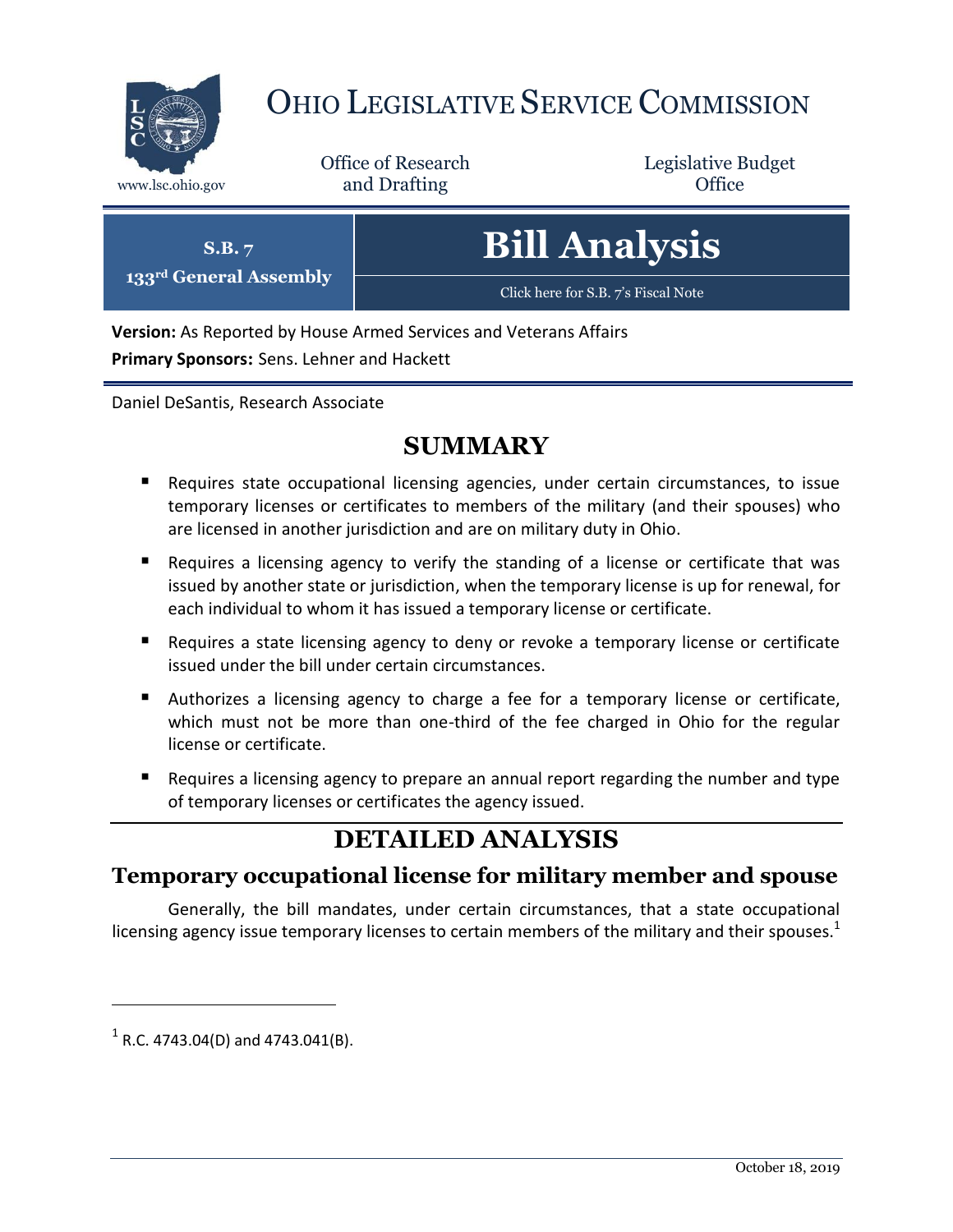Each licensing agency that issues licenses or certificates to practice a trade or profession must adopt rules under the Administrative Procedure Act<sup>2</sup> as necessary to implement the bill.<sup>3</sup> The temporary license or certificate must be issued in accordance with the existing license or certification issuance schedule of the licensing agency. A temporary license or certificate may not be valid for more than six years.<sup>4</sup>

Under existing law, a licensing agency of the state and a licensing agency of a political subdivision may, but is not required to, adopt rules and issue a temporary license to a person whose spouse is on active military duty in Ohio. The bill retains current law with respect to a political subdivision's discretionary authority. However, the bill expands state licensing agencies' authority to include the member of the military in addition to the spouse.<sup>5</sup>

# **Qualifications**

The bill requires each state licensing agency that issues a license or certificate to practice a trade or profession, to issue a temporary license or certificate to an individual who meets the following qualifications:

- 1. The individual holds a valid license or certificate to practice the trade or profession issued by another state or jurisdiction;
- 2. That license or certificate is current and the individual is in good standing in the other state or jurisdiction; and
- 3. The individual presents adequate proof to the state licensing agency that the individual or the individual's spouse is on military duty (see "**Definitions**" below) in Ohio. 6

### **Scope of practice**

Under the bill, an individual with a temporary license or certificate is authorized to practice the trade or profession in Ohio only within the scope and practice that the license or certificate from the other state permits, and within the scope of practice allowable for an individual who holds the applicable license or certificate issued in Ohio.<sup>7</sup>

 $<sup>2</sup>$  R.C. Chapter 119.</sup>

 $3$  R.C. 4743.041(H).

 $4$  R.C. 4743.041(C).

 $<sup>5</sup>$  R.C. 4743.04(C) and (D).</sup>

 $<sup>6</sup>$  R.C. 4743.041(B).</sup>

 $7$  R.C. 4743.041(F).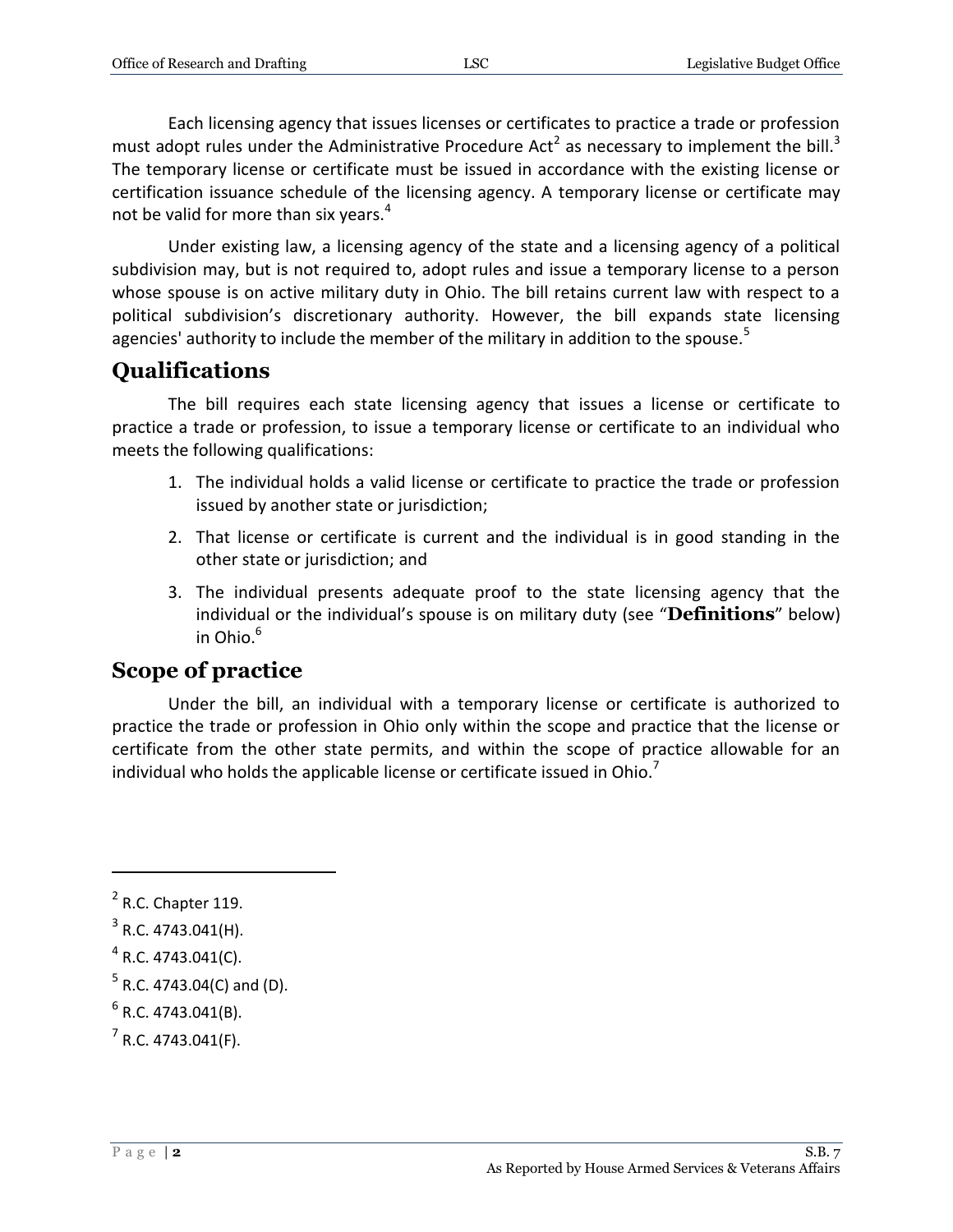#### **Verification**

Under the bill, a state licensing agency must verify the standing of a license or certificate that was issued by another state or jurisdiction for each individual to whom it has issued a temporary license or certificate. The verification must occur in accordance with the existing license or certification schedule of the licensing agency.<sup>8</sup>

#### **Circumstances to deny or revoke a temporary license**

The bill requires a state licensing agency, in accordance with the Administrative Procedure Act, to deny or revoke a temporary license or certificate issued under the bill if either of the following circumstances occur:

- 1. The individual's license or certificate issued by another state or jurisdiction expires, is revoked, or is not in good standing;
- 2. With respect to an individual who was eligible for a temporary license under the bill as the spouse of a member of the military, six months have elapsed since the divorce, dissolution, or annulment of the marriage.<sup>9</sup>

#### **Fee**

The bill authorizes a state licensing agency to charge a fee for a temporary license or certificate. The fee must not be more than one-third of the fee charged in Ohio for the license or certificate, rounded up to the nearest dollar.<sup>10</sup>

### **Expedited process**

Under existing law, state licensing agencies must have a process to obtain documentation to determine if an applicant is a service member or veteran, or the spouse or surviving spouse of a service member or veteran; a process to record, track, and monitor applications for those individuals; and a process to prioritize and expedite certification or licensure for those individuals. The bill requires each state licensing agency to include in these processes any special accommodations that may be appropriate for applicants for a temporary license or certificate.<sup>11</sup>

### **Reporting**

Annually by July 30, each state licensing agency must submit a report to the Director of Veterans Services regarding the number and type of temporary licenses or certificates issued

 $8$  R.C. 4743.041(C).

 $^{9}$  R.C. 4743.041(D) and (E).

 $^{10}$  R.C. 4743.041(G).

 $11$  R.C. 5903.04.